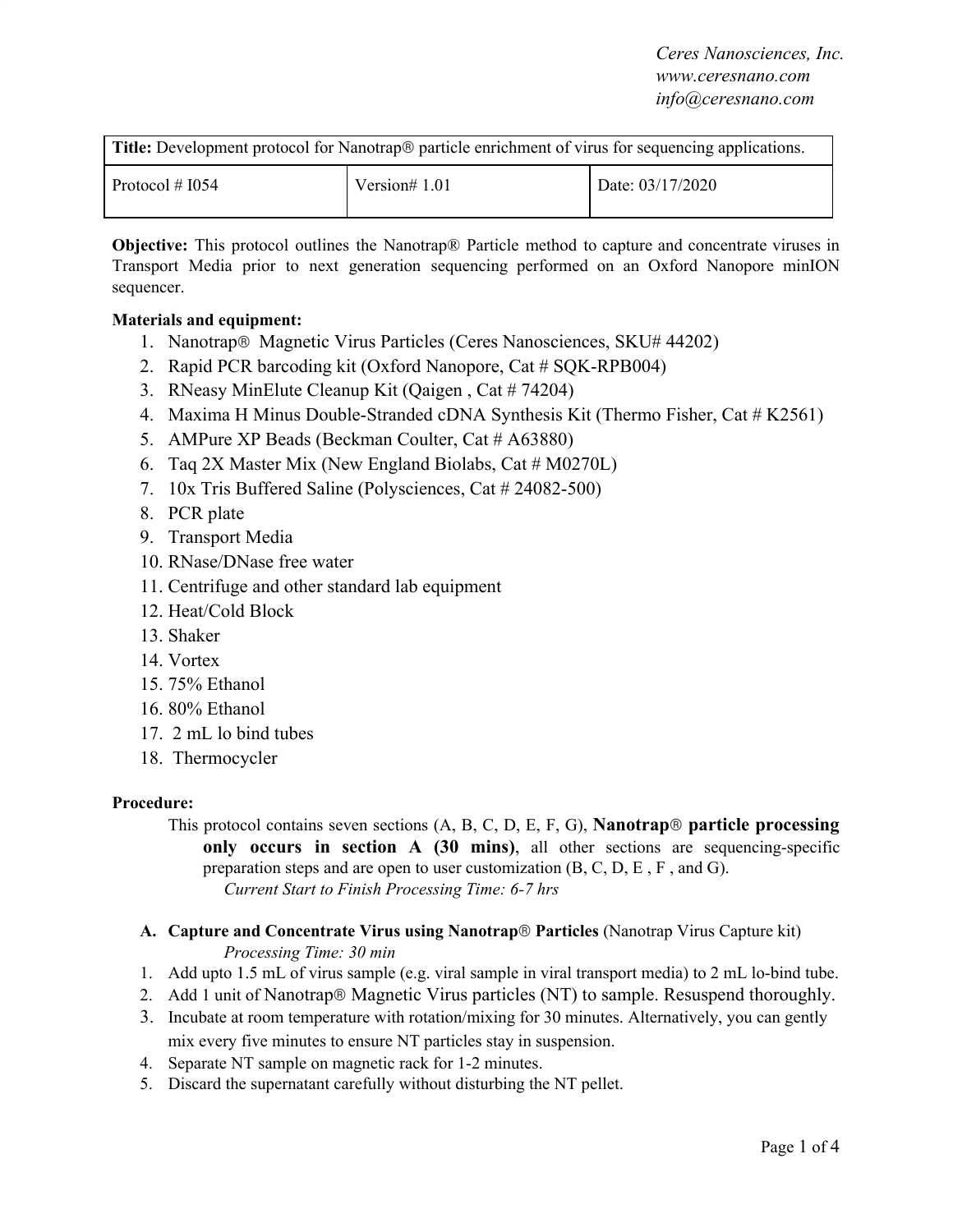- **B. Virus Extraction** (Qaigen RNeasy MinElute kit , *\*\*Nanotrap particles are compatible with most RNA/DNA extraction kits - current protocol optimized using RNeasy MinElute kit\*\*) Processing Time: 30 min*
- 1. Add 100 μL of RNase/DNase free water to NT pellet .
- 2. Add 350 μL of Buffer RLT to NT pellet, resuspend completely.
- 3. Incubate NT sample at room temperature, with rotation/mixing for 10 minutes.
- 4. Separate NT sample on magnetic rack for 1-2 minutes.
- 5. Move/save supernatant in new 2mL lobind tube, discard NT pellet.
- 6. Add 250 μL of 96-100% Ethanol to water/RLT sample, mix well by pipetting.
- 7. Transfer the sample (700 μL) to an RNeasy MinElute spin column placed in a 2 mL collection tube (supplied).
- 8. Centrifuge for 15 s at  $\geq 8000 \text{ x g } (\geq 10,000 \text{ rpm})$ . Discard the flow-through. For samples  $\geq 700 \text{ }\mu\text{L}$ , transfer the remaining sample and repeat the centrifugation. Discard the flow-through. Place the RNeasy MinElute spin column in a new 2 mL collection tube (supplied).
- 9. Add 500 μL Buffer RPE to the spin column. Centrifuge for 15 s at  $\geq 8000$  x g ( $\geq 10,000$  rpm) to wash the spin column membrane. Discard the flow-through.
- 10. Add 500 μL of 80% ethanol to the RNeasy MinElute spin column. Centrifuge for 2 min at ≥8000  $x \ g \geq 10,000$  rpm) to wash the spin column membrane. Discard the flow-through and collection tube. Place the RNeasy MinElute spin column in a new 2 mL collection tube (supplied). Centrifuge at full speed for 5 min to dry the membrane. Discard the flow-through and collection tube.
- 11. Place the RNeasy MinElute spin column in a new 1.5 mL collection tube (supplied).
- 12. Add 20 µL RNase-free water directly to the center of the spin column membrane. Close the lid gently, and centrifuge for 1 min at full speed to elute the RNA.

### **C. cDNA synthesis (**Maxima H Minus Double-Stranded cDNA Synthesis Kit) *Processing Time: 2 hrs*

#### *First DNA Strand Reaction*

- 1. Add .5 μL of Random Hexamer to 20 μl RNA sample in 2 mL lo bind tube.
- 2. Gently mix, incubate on heat block at 65C for 5 min.
- 3. Briefly cool down on ice.
- 4. Add 5 μL of 4x First Strand mix to sample.
- 5. Add 1 μL of First Enzyme Mix to sample.
- 6. Gently mix sample, incubate at room temperature for 10 min.
- 7. Incubate on heat block at 50C for 30 min.
- 8. Incubate on heat block at 85C for 5 min (stops first strand DNA reaction) . *Second DNA Strand Reaction*
- 9. Add 34 μL of RNAse/DNAse free water to sample.
- 10. Add 16 μL of 5x Second Strand Mix to sample.
- 11. Add 4 μL of Second Strand Enzyme Mix to sample.
- 12. Gently mix sample, incubate at 16C for 60 min.
- 13. Incubate on heat block at 85C for 5 min (stops second strand DNA reaction).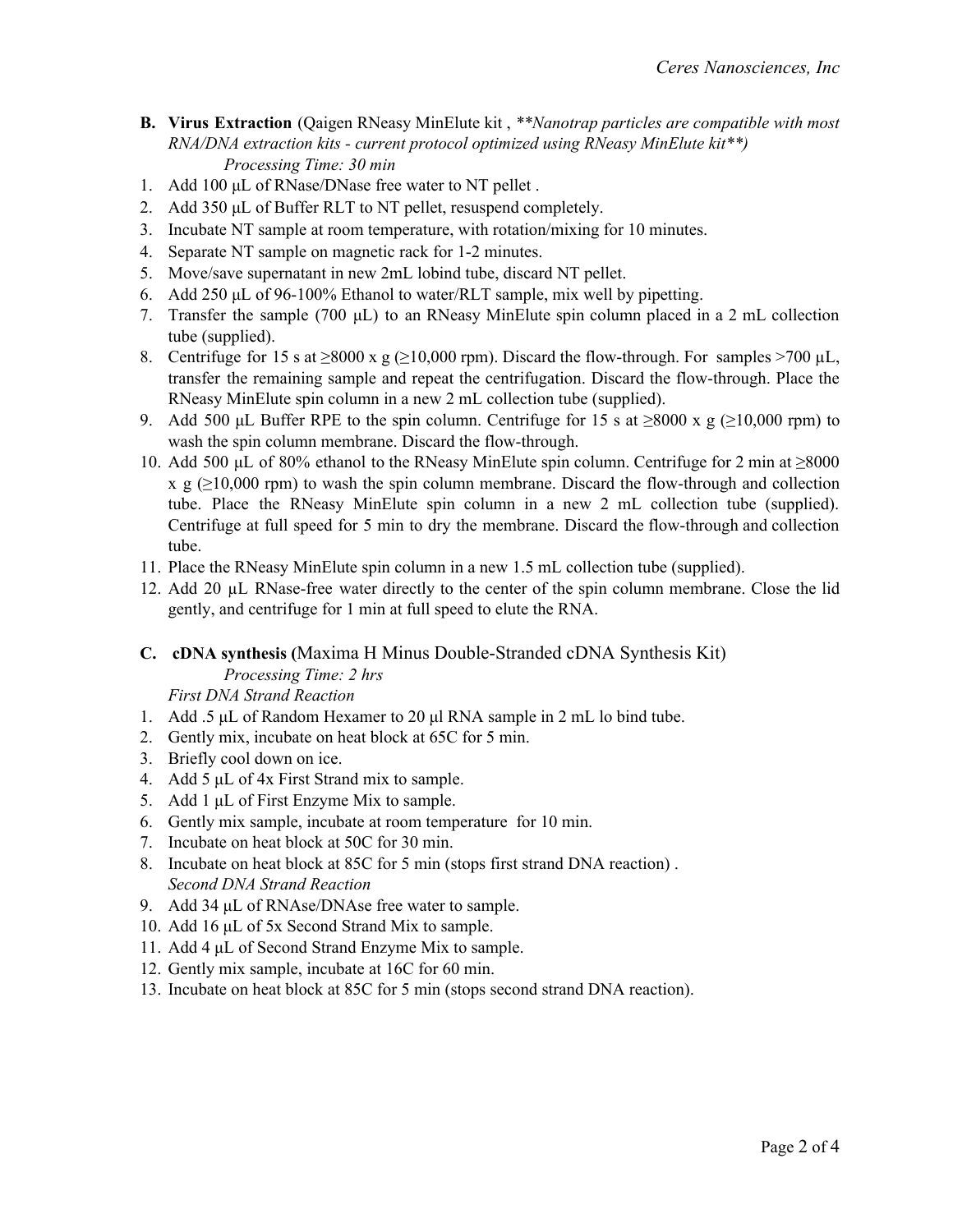# **D. DNA cleanup (**AMPure XP beads**)**

*Processing Time: 15 min*

- 1. Add 50 μL of AMPure XP beads to cDNA sample, mix completely.
- 2. Incubate at room temperature for 5 mins.
- 3. Place sample on magnetic rack, allow to sit for several minutes until solution is clear.
- 4. Discard supernatant.
- 5. Add 200 μL of 75% EtOH to AMPure XP beads , resuspend completely.
- 6. Incubate at room temperature for 1 min.
- 7. Place sample on magnetic rack, allow to sit for several minutes until solution is clear.
- 8. Discard supernatant.
- 9. Add 24 μL of RNase/DNAse free water AMPure XP beads , resuspend completely.
- 10. Incubate at room temperature for 5 min.
- 11. Place sample on magnetic rack, allow to sit for several minutes until solution is clear.
- 12. Carefully extract DNA containing water, move to fresh 2 mL lo bind tube.
- 13. Discard AMPure XP beads.

**E. Library Prep/PCR Amplification** (Nanopore Rapid PCR barcoding Kit)

*Processing Time: 2.5 hrs*

- 1. Add 1 μL of FRM to 24 μl DNA sample.
- 2. Incubate on heat block at 30C for 2 min, directly add to heat block at 80C for 1 minute.
- 3. Briefly place sample on ice.
- 4. Add 1 μL of Barcode to sample (12 barcodes for 12 samples).
- 5. Add 25 μL of Taq 2X Master Mix.
- 6. Gently mix sample.
- 7. Add sample to PCR plate and run PCR procedure below.
	- a. 95C 3 min

b.

- i. 95C -15 sec
- ii. 56C -15 sec
- iii. 65C -2.5 min
- iv. Repeat b.- 40 cycles

#### **F. DNA cleanup -sample concentration** (AMPure XP beads)

#### *Processing Time: 15 min*

- 1. Combine all pcr samples into 1 2 mL lobind tube (protocol assumes 1 sample, can combine upto 12 samples).
- 2. Add 40 μL of AMPure XP Beads to PCR amplified DNA samples, mix completely (Add 0.8 vol of AMPure XP beads to combined sample ex: 5 samples 50  $\mu$ L per sample = 250  $\mu$ L total; load 200 μL of AMPure XP beads).
- 3. Incubate at room temperature for 5 mins.
- 4. Place sample on magnetic rack, allow sample to sit for several minutes until solution is clear.
- 5. Discard supernatant.
- 6. Add 200 μL of 75% EtOH to AMPure XP beads , resuspend completely.
- 7. Incubate at room temperature for 1 min.
- 8. Place sample on magnetic rack, allow sample to sit for several minutes until solution is clear.